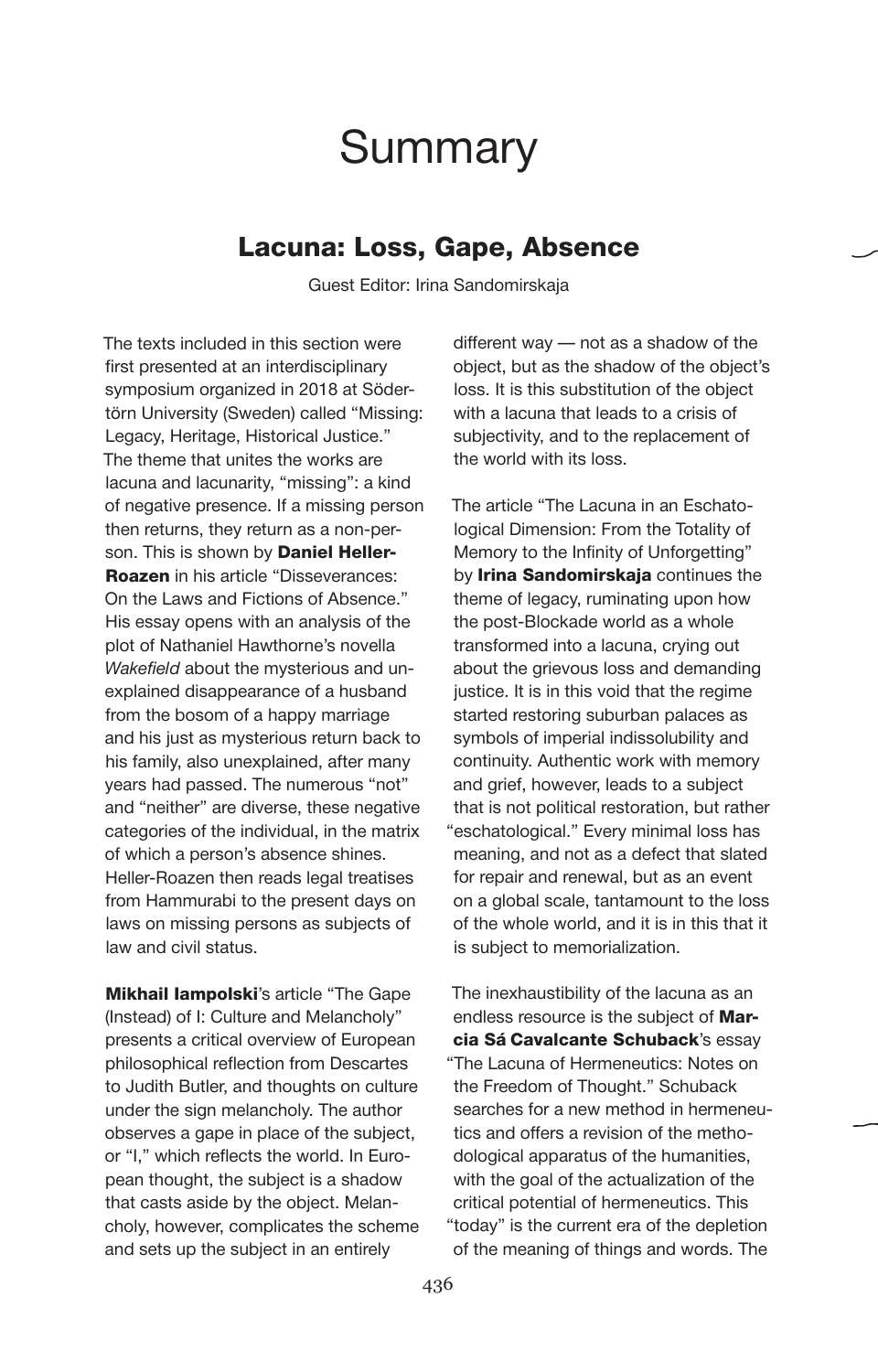"lacunary method" in hermeneutics that Schuback proposes consists of turning to the great poets of the 20th century — Paul Valéry, Fernando Pessoa, Paul Celan — in order to learn how to counteract

this pseudo-positive, pseudo-productive "anything goes" state — a negative principle of subtle differentiation, "understanding of not understanding," and "distraction of attention."

### The Middle Ages: An Iconic Twist

Guest Editor: Oleg Voskoboynikov

**Oleg Voskoboynikov's article "Nicolas** Maniacutia and Living Icons in 12th-Century Rome" discusses the famous icon known as Uronica, which to this day decorates the papal private chapel, the Sancta Sanctorum, and has possessed the special significance of an acheiropoieton since the mid-8th century. It is considered one of the most important relics of a city that has laid claim to the status of capital of the Christian world, and it has been the subjection of reflection for intellectuals. One of the most interesting testimonials of such a reflection is a sermon by the Lateran canon Nicolas Maniacutia of the 1140s. The analysis allows us to compare the discursive and visual practices of medieval Christians connected with venerated images. The article ends with a full translation of the sermon with commentary.

In his article "The Image of Moscow in Russia in the 17th Century," Petr S. Stefanovich analyzes the images of Moscow in the icon *Panegyric to Our Lady of Vladimir* by Simon Ushakov (1668) and in the miniatures of the *Book on the Election for the Most High Throne of Great Ruler, Tsar and Prince Mikhail Fyodorovich*

(1673). The author compares them with the presentation of Moscow as the sacred and political center of Russia in texts of the mid-16th through mid-17th century. By revealing the specific symbolic content of the image of Moscow in images and texts, the author concludes that in the 17th century, Moscow as a city as a whole and an aggregate of separate objects (sacred, historical, etc.) formed a "realm of memory" (in accordance with Pierre Nora's terminology) of Russian culture and identity.

Andrey Vinogradov's article "The Virgin Hagiosoritissa in Ktetor Portraits: Visualizing the Idea of Divine Intercession" examines the iconography of the Virgin Hagiosoritissa in ktetor portraits in the Eastern Christian world. This icon of the Virgin with the arms stretched out in a gesture of prayer, venerated in Constantinople, was often reproduced in fine art and on seals and coins, but it was rarely included in ktetor portraits. Analysis of such cases shows that the presence of the Virgin as a divine intercessor for the donor is explained by their personal or ancestral veneration of the Virgin as their protectoress.

#### Readings

Igor Pilshchikov's article "Dante's Virgil in the Italian Original and Russian Translations" analyzes the different strategies

Russian translators of the *Divine Comedy* developed in order to convey the presence of Virgil in Dante's text. Examples are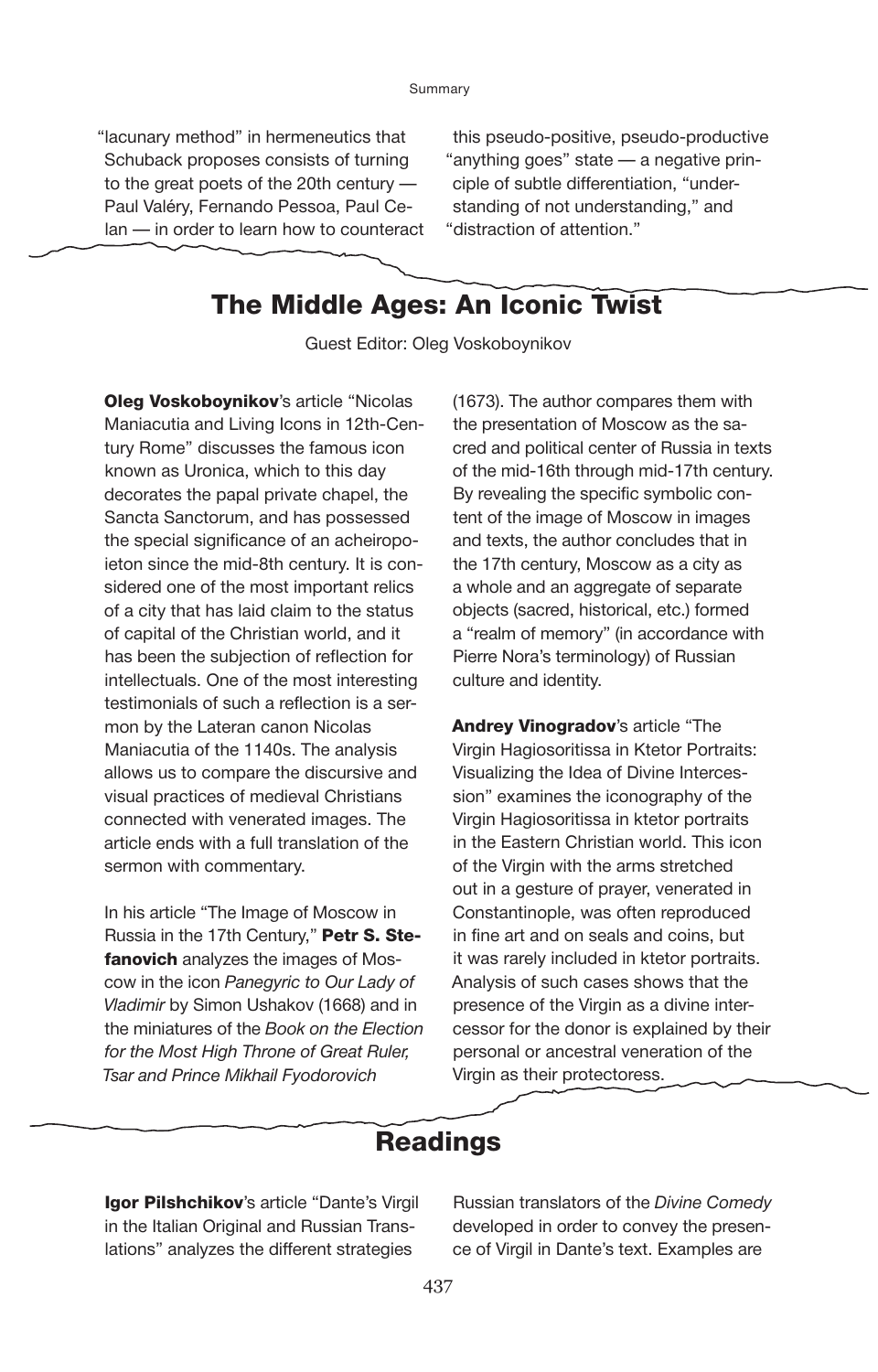taken from the first complete translation of the *Divine Comedy* by Dmitri Min (1853—1885), Mikhail Lozinsky's translation (1939—1945), which is the current standard translation, and Aleksandr Ilyushin's experimental translation (1995). The twentieth-century translators chose two antithetical approaches,

which may be described as "domestication" and "foreignization." The situation is made more complicated by the fact that Russian culture has not yet produced a standard version of the *Aeneid*, while the *Divine Comedy* is permeated with quotations and allusions from Vergil's poem.

## Anthropology of Literary Forms

**Dmitry Kharitonov's article "New Jour**nalism and Psychoanalysis: Towards an Anthropology of Literary Forms", through psychoanalytic metaphors, examines New Journalism, which in the 1960s changed the balance of power in American literature. The main ideologist and practitioner of New Journalism was Tom Wolfe, who in the early 1960s realized the inadequacy of the journalistic language known to him to the new socio-cultural realities and discovered new creative possibilities for himself. In the early 1970s, Wolfe summed up the existence of New Journalism, describing its role, formulating its theoretical propositions and describing its history as he imagined it. A strong link in the chain of literary journalism, New Journalism is an important topic in conversation about the anthropology of literature.

In his article "Supraconscious Gasparov: Native American Names in *Notes and Excerpts*," Ilya Vinitsky establishes that the Indian theme is linked in Gasparov's memoirs with Alexei Kruchenykh's po-

lemical poem "The Military Call of Zau," which was directed against Pushkin scholars, and the childhood memories of the scholar himself about "The Last of the Flatfeet," a humorous story by American satirist Richard Connell, published in the late 1920s. The biographical, literary, and historical subtexts of these notes show that they are part of a general philological theory or even the author's philological credo: the protagonist of *Notes* is a man who believes in the existence of meaning, who tortuously strives to understand his fellow man, but — and herein lies the author's characteristic philological irony — recognizes the impossibility of this task. The article argues that for Gasparov, Zaum (Supraconsious) is not simply a scholarly problem, but a key existential riddle. This linguistic and aesthetic problem fits into a broader theoretical and physical conception of the universe (quark theory, popular in Gasparov's intellectual circle), world literature (Joyce), and a philology that connects physics and literature as sciences of understanding.

# American Experimental Writings: The Poetics of Language and Ethnic Poetry

This section features texts that are concentrated around the latest experimental practices in American literary writing.

Opening the section, Vladimir Feshchenko's article "Charles Bernstein's Experimental Semiotics. Language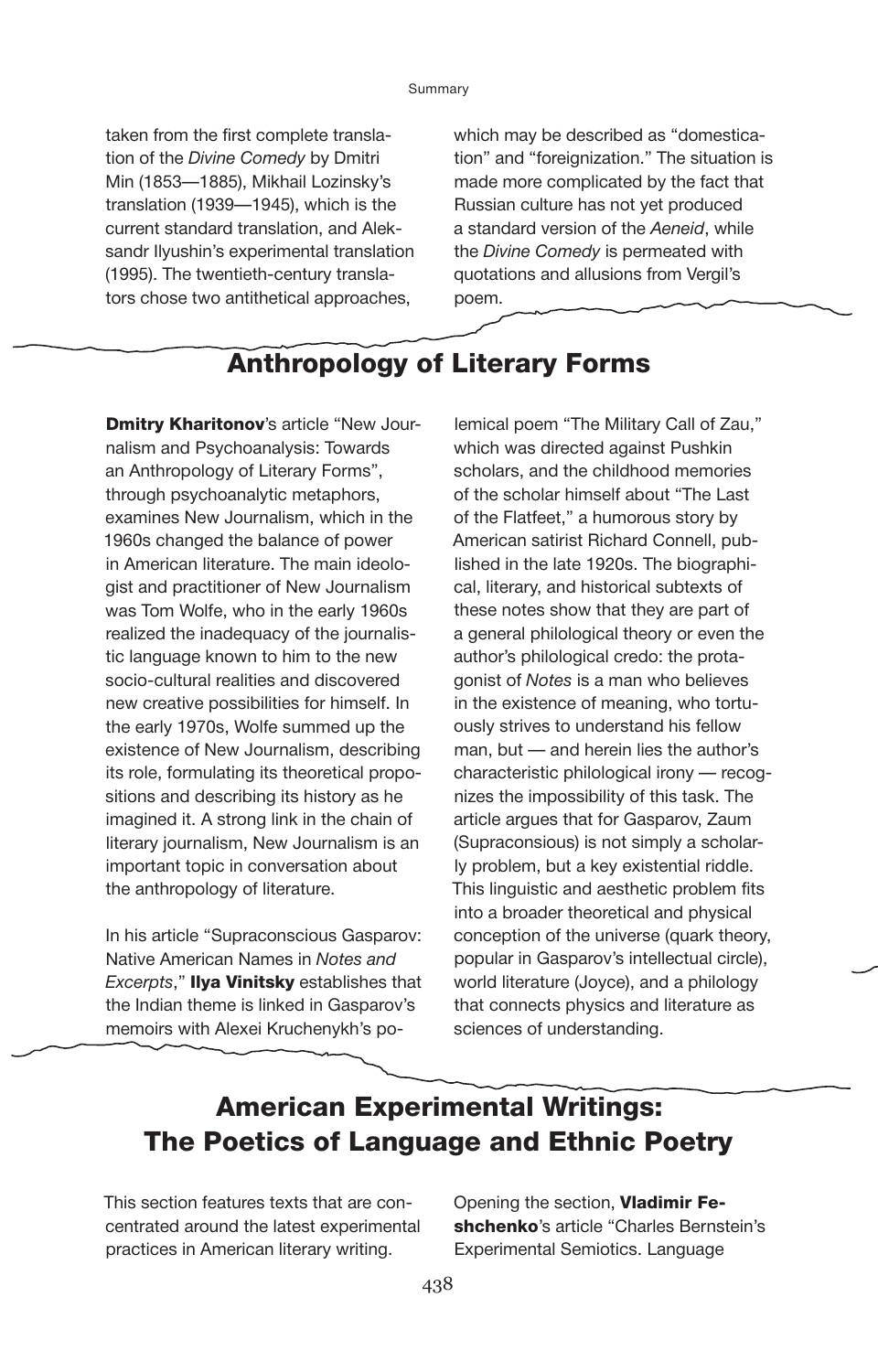Poetry Between Russian and American Traditions" shines a spotlight on the history of Language movement in the United States and Charles Bernstein's role as one its main ideologues on the East Coast, demonstrating intercultural connections and transfers between American Language writing and Russian avant-garde poetry, from Andrei Bely to Arkadii Dragomoshchenko.

The article is followed by an essay (translated by Vladimir Feshchenko) by another protagonist of the Language movement, from the West Coast — **Barrett Watten**. The essay "Language Writing's Concrete Utopia: From *Leningrad* to Occupy" could be considered autobiographical — the activities of the Language poets are conceptualized as a "practical utopia," an alternative means of opposing linguistic, societal, and political conventions. The poetic and critical practices of Language writing are presented here as experiments in collective authorship: the book *Leningrad*, a kind of travelogue, which tells the story of the visit of four Language authors to post-Soviet Russian on the invitation of Dragomoshchenko; the project *The Grand Piano*, a Language School experiment in collective autobiography; and participation in the Occupy movement as a poetic contribution to contemporary radical politics.

For the first time, a chapter of the experimental book *Leningrad*, written jointly by Michael Davidson, Lyn Hejinian, Ron **Silliman and Barrett Watten in the** wake of their trip to the USSR in 1989, is being published in Russian (translation by Ivan Sokolov). In the text, the voices of all four authors are interspersed throughout, marked by a logogram at the beginning of a paragraph, and as a result, a document spreads out before us about a collective experience of interaction between American and Russian intellectuals, poets, and philologists at the end of the Cold War. The text is not free of factual inaccuracies and errors, but in this is also the creative work of memory, captured in the travelogue genre.

Finally, the last part of the section is dedicated to Clayton Eshleman, a figure that, while practically unknown to the Russian reader, is significant for recent American innovative poetry. **Ivan Sokolov's article "The Poet Is Al**ways under Arrest. A Study in Cavernous" presents this name in the context of the alternative poetry of two Americas (North and Latin) of the last decades. Also remarked upon is his attraction to ethnic poetry as a specific means of handling a poetic text, taking into account both traditional and avant-garde and experimental cultures. The section concludes with a series of poems by **Clayton Eshleman** translated by I. Sokolov.

## In Memoriam: Vyacheslav Koshelev (1950—2020)

This section is dedicated to the memory of Vyacheslav Koshelev (1950—2020), the well-known philologist who was one of the foremost specialists in the area of the history of Russian literature. The text by Vyacheslav Koshelev published

here, "*Onegin's Album* and *Chapter 10* (An Episode from the Creative History of Pushkin's Novel in Verse)" is dedicated to the work by Alexander Pushkin, which the poet conceived during the Boldino Autumn of 1830.